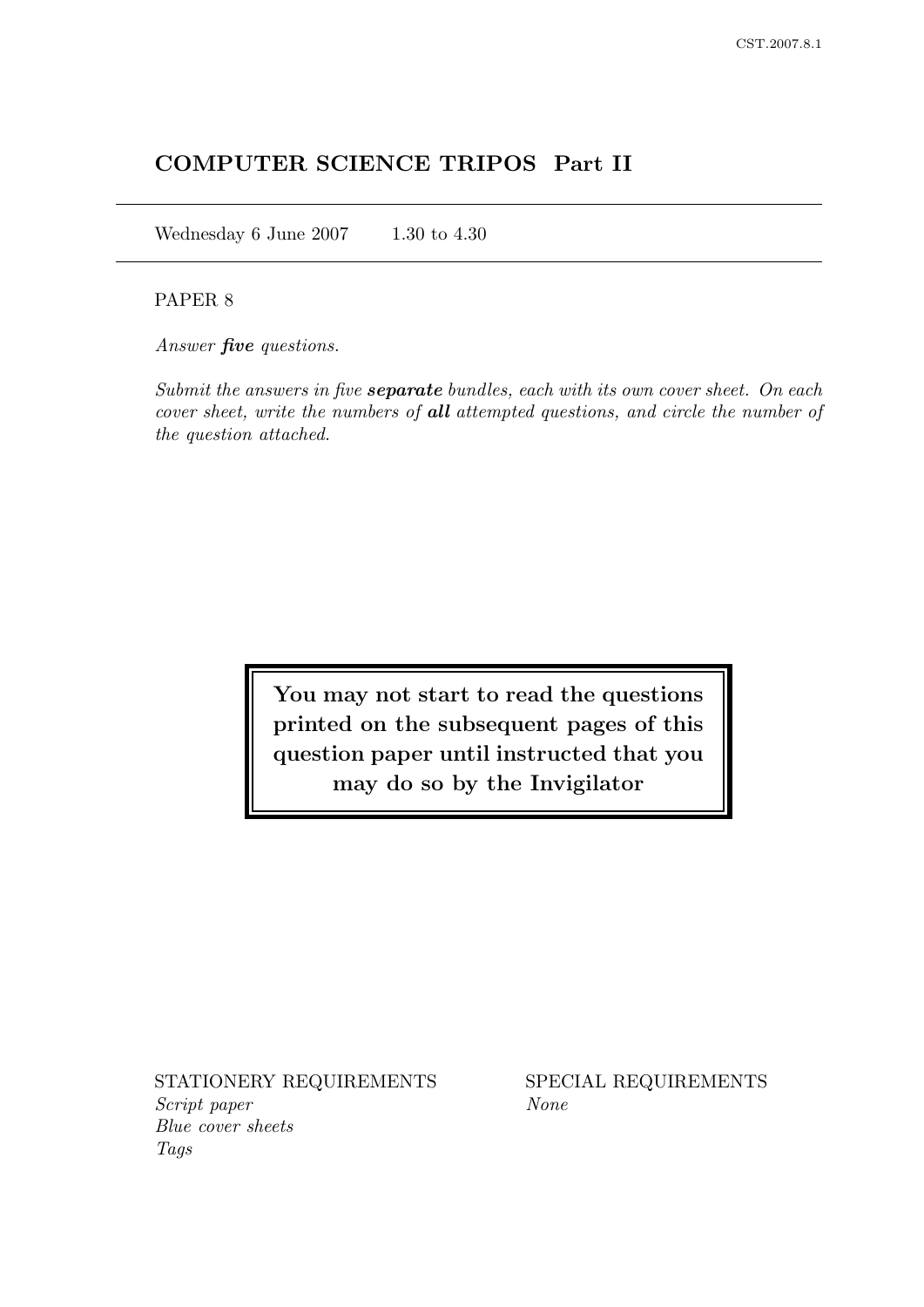### 1 Advanced Systems Topics

- (a) Mutexes are usually built from atomic processor instructions. What does it mean for a processor instruction to be atomic, and how can this property be implemented in a cache-coherent multiprocessor system? [4 marks]
- (b) Provide pseudocode for a simple multi-reader spinlock, including all four operations supported by this type of lock. Describe any atomic operations that your pseudocode uses. [8 marks]
- (c) Why might the simple multi-reader spinlock scale poorly? Sketch a more scalable design assuming that read-only critical sections are vastly more frequent than critical sections that modify shared state. [4 marks]
- $(d)$  Is it possible to implement mutual exclusion in a multiprocessor system that provides only atomic load and store instructions? If so, why do modern processors provide read–modify–write instructions? [4 marks]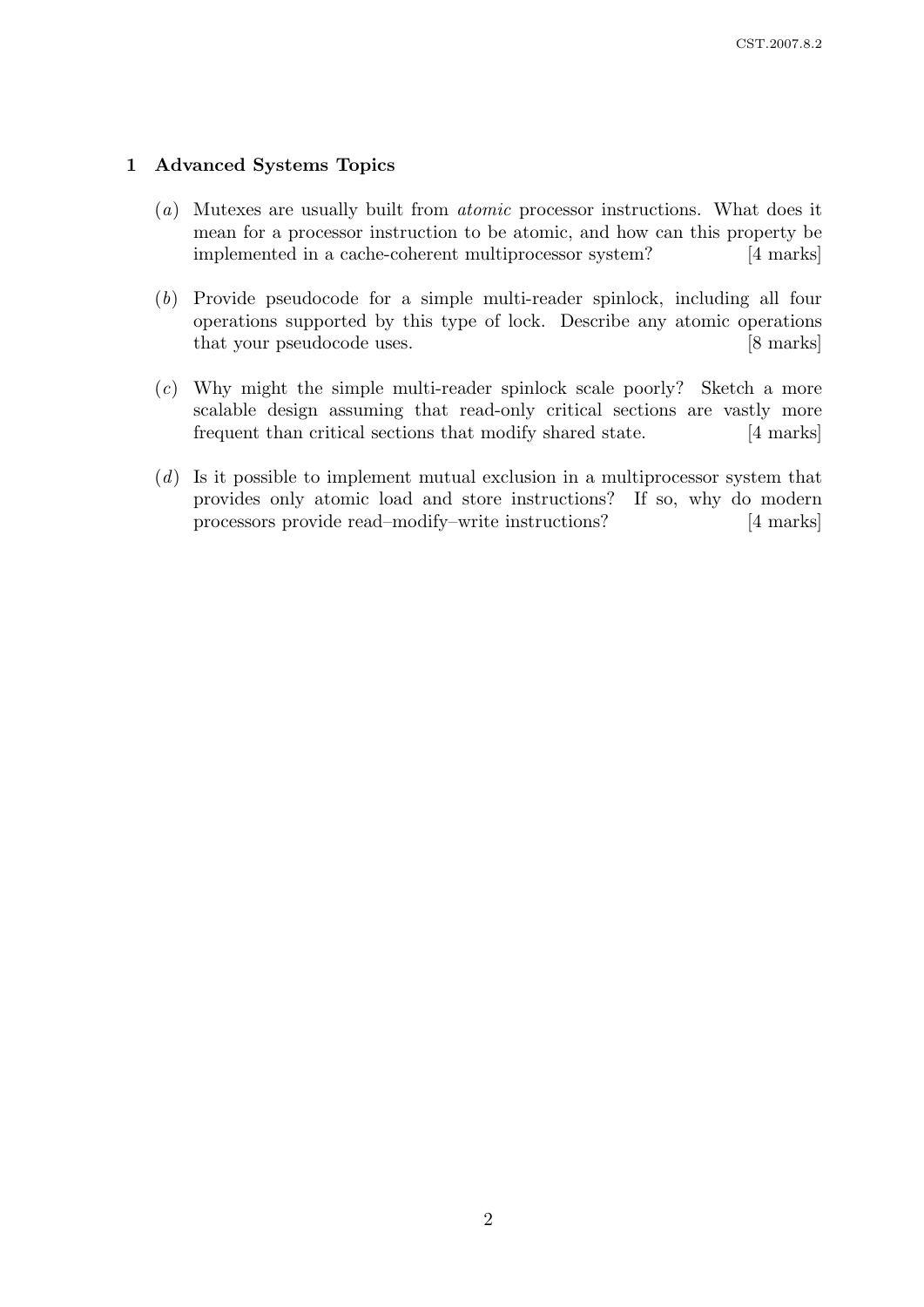### 2 Natural Language Processing

(a) In German, the third person singular present inflection of weak verbs is generally formed by adding the 't' to the stem. Exceptions to this rule include verbs with stems that end in 't' or 'd' which are formed by adding 'et' instead of 't'. The following table gives some examples (ˆ is used as the affix marker in the underlying form).

| stem   | surface  | underlying            |
|--------|----------|-----------------------|
| kauf   | kauft    | kauf^t                |
| arbeit | arbeitet | arbeit <sup>2</sup> t |

Draw a finite state transducer (FST) that relates surface and underlying forms according to this pattern. (Only the inflected forms should be accepted by the transducer since the stems by themselves do not correspond to words.) Explain the notation that you use and outline how the FST could be used in morphological analysis and generation. [14 marks]

(b) The past participle of these verbs is the same as the third person singular present, but with 'ge' before the stem. Assume that the underlying form of the past participle is treated as having the artificial suffix 'ˆP', as indicated below.

| stem   | surface    | underlying              |
|--------|------------|-------------------------|
| kauf   | gekauft    | $k\text{auf}^{\wedge}P$ |
| arbeit | gearbeitet | $arbeit$ $P$            |

Modify the FST that you gave in answer to part  $(a)$  above to allow for the past participle as well as the third person singular present. What does this example illustrate about limitations of the FST approach? [6 marks]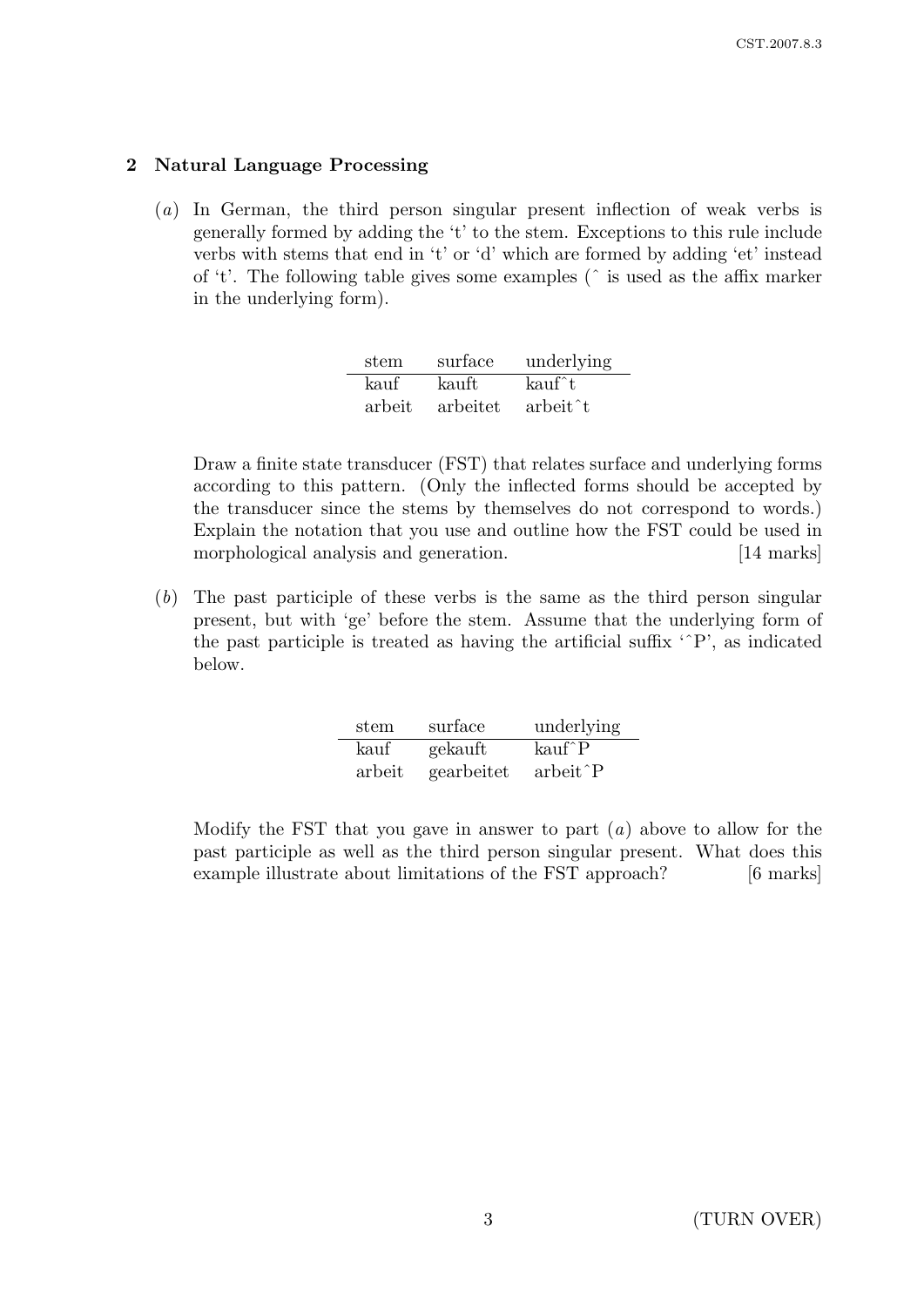### 3 Comparative Architectures

- (a) Why is multi-processing more important than ever? [3 marks]
- (b) Name the two basic forms of parallelism that are exploited by all new high-performance processors. [2 marks]
- (c) Which form(s) of parallelism is/are exploited by the following four styles of multi-processing: multi-core processors, coarse and fine interleaved multi-threading, and simultaneous multi-threading? Explain these terms and say how good each is at hiding memory latency. [6 marks]
- (d) How does compiler and operating system support need to differ for each form and style? [4 marks]
- (e) Thinking of the complete flow from high-level language design through to hardware execution, what tends to limit the available parallelism in a single thread? Suggest various ways of increasing it. [5 marks]

### 4 Digital Communication II

Routing in the Internet is distributed, adaptive, and above all opportunistic.

- (a) Describe, using simple topologies, the operation of distance vector and link state algorithms. [5 marks each]
- (b) End-to-end reliability, flow control, and congestion avoidance are provided through TCP. Describe the impact on throughput for an end-to-end TCP connection of a link failure, followed by the provision of a new end-to-end path by the convergence of the distributed route computation. [5 marks]
- (c) How would the same failure and repair affect a Voice-over-IP session in terms of packet deliveries? [2 marks]
- (d) How could one mitigate the impact of dynamic single path routing on so-called realtime flows, and what would the impact (overhead) of this mitigation be? [3 marks]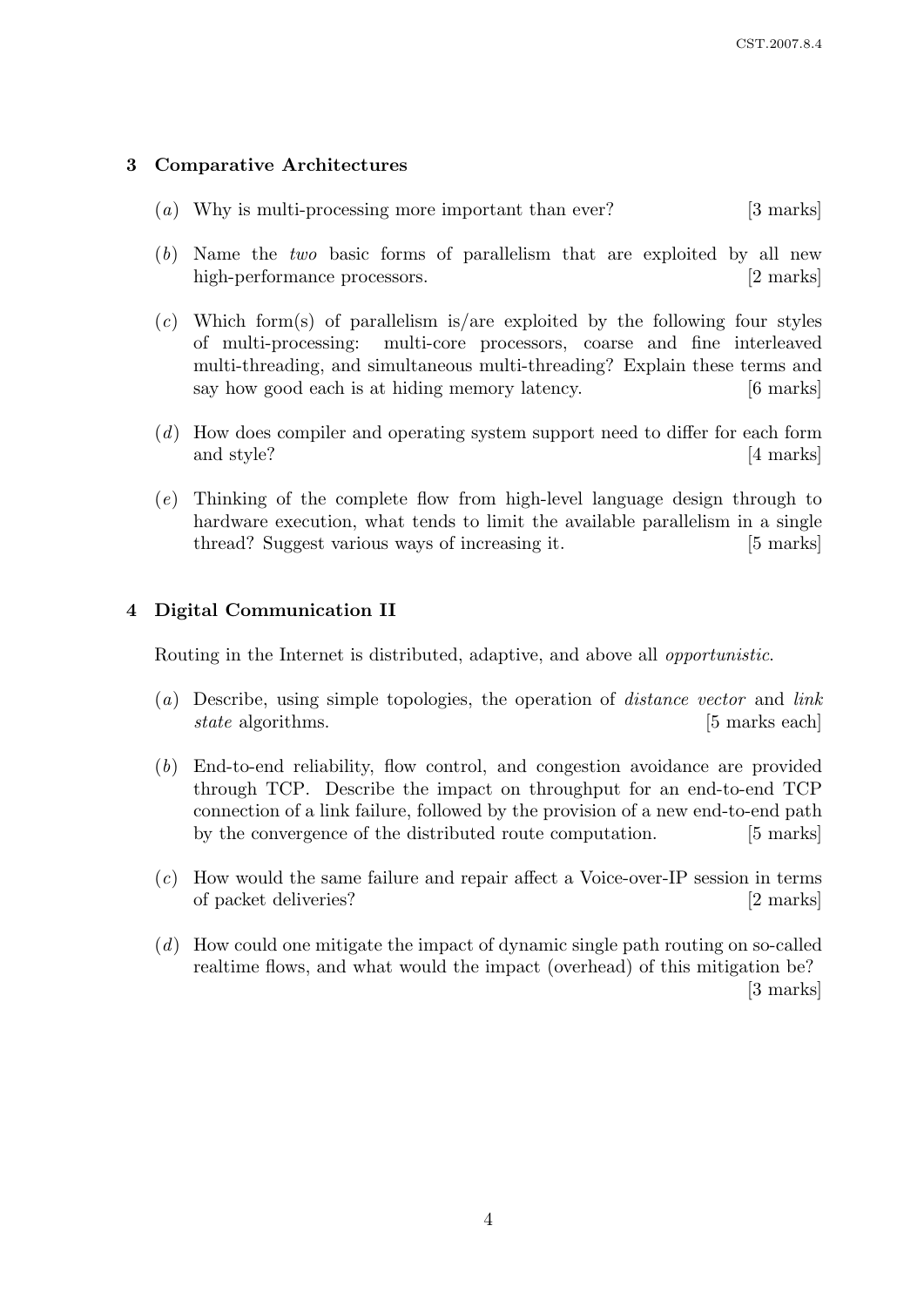### 5 Distributed Systems

- (a) Define the characteristics of middleware based on the following interaction paradigms:
	- (i) request-reply;
	- $(ii)$  one-to-one message passing.

Discuss any limitations imposed by the paradigms and mention the properties of the application domains for which each is particularly suited. [9 marks]

- (b) Web Services standards have been specified relatively recently. What does the Web Services paradigm offer? [3 marks]
- $(c)$  (i) Define the publish/subscribe communication paradigm. [2 marks]
	- (*ii*) What does this paradigm provide that is lacking in the three described above in parts  $(a)$  and  $(b)$ ? [3 marks]
	- $(iii)$  What are the shortcomings of publish/subscribe? [3 marks]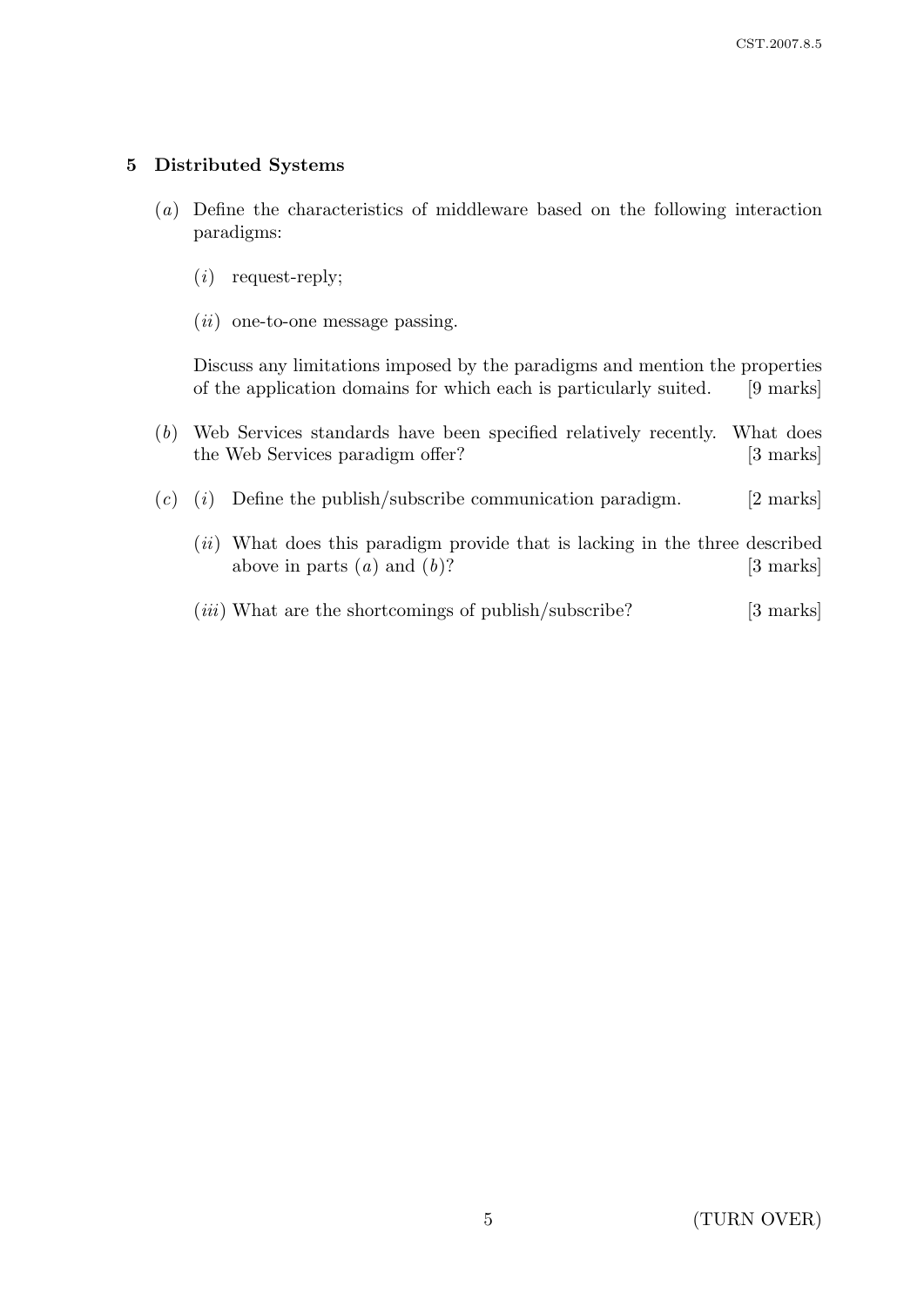### 6 Computer Vision

(a) Briefly define each of the following concepts as it relates to vision:

| (i)  | "signal-to-symbol converter";            | [2 marks] |
|------|------------------------------------------|-----------|
| (ii) | "inverse graphics";                      | [2 marks] |
|      | <i>(iii)</i> blurred Laplacian operator; | [2 marks] |
|      | $(iv)$ volumetric coordinates;           | [2 marks] |
| (v)  | correspondence problem.                  | [2 marks] |

- (b) Give three examples of methodologies or tools used in Computer Vision in which Fourier analysis plays a role, either to solve a problem, or to make a computation more efficient, or to elucidate how and why a procedure works. For each of your examples, clarify the benefit offered by the Fourier perspective or implementation.  $[6 \text{ marks}]$
- (c) When designing a pattern classifier, what roles are played by within-class variability and between-class variability? Which one is helpful and which one is undesirable? How should the definition or selection of features reflect these two kinds of variability? Illustrate these points in the context of face recognition. [4 marks]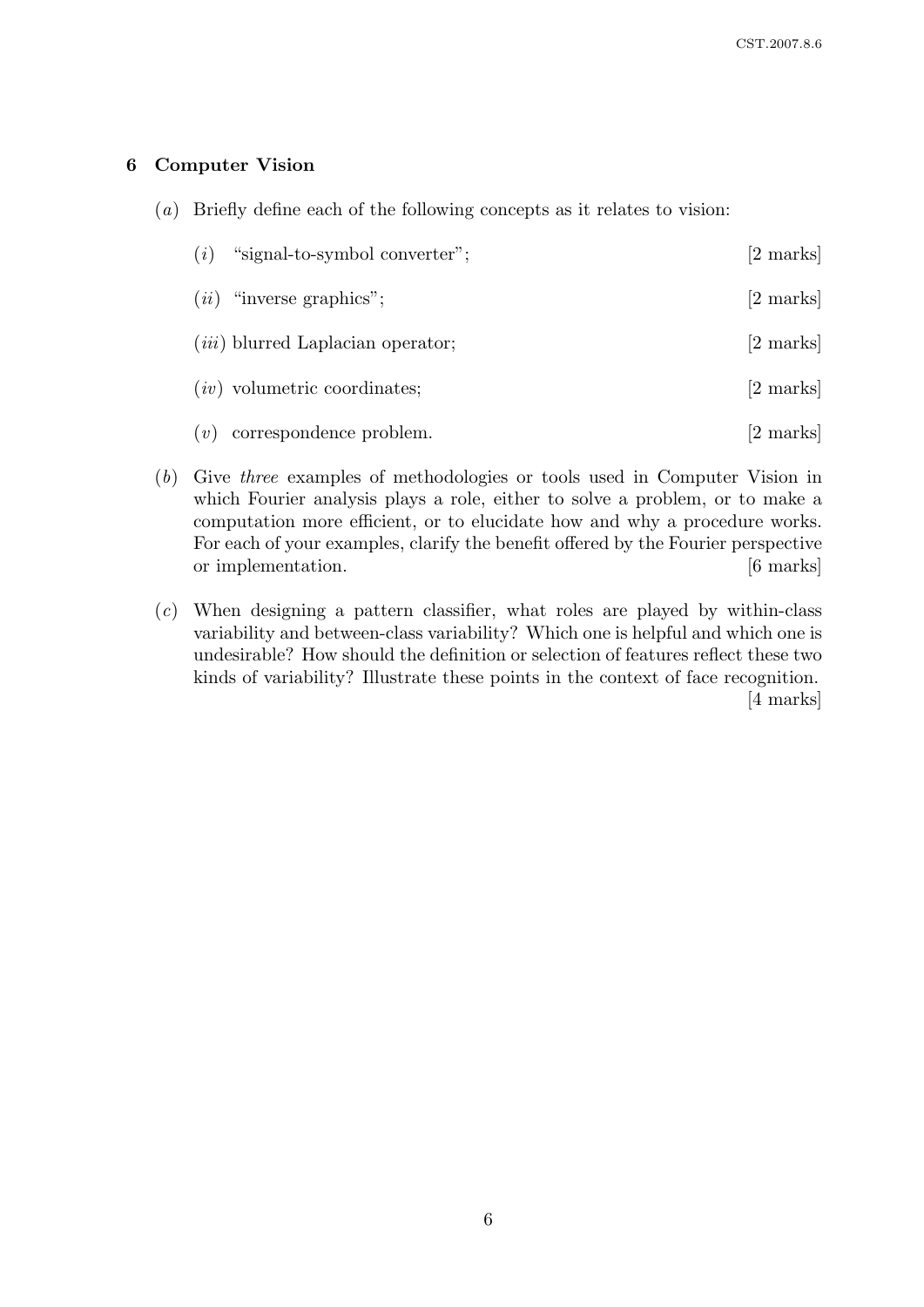### 7 Information Theory and Coding

(a) Suppose that X is a random variable whose entropy  $H(X)$  is 8 bits. Suppose that  $Y(X)$  is a deterministic function that takes on a different value for each value of X.

| ( <i>i</i> ) What then is $H(Y)$ , the entropy of Y? | $[1$ mark |
|------------------------------------------------------|-----------|
|------------------------------------------------------|-----------|

- (*ii*) What is  $H(Y|X)$ , the conditional entropy of Y given X? [1 mark]
- (*iii*) What is  $H(X|Y)$ , the conditional entropy of X given Y? [1 mark]
- (*iv*) What is  $H(X, Y)$ , the joint entropy of X and Y? [1 mark]
- (v) Suppose now that the deterministic function  $Y(X)$  is not invertible; in other words, different values of X may correspond to the same value of  $Y(X)$ . In that case, what could you say about  $H(Y)$  ? [2 marks]
- (*vi*) In that case, what could you say about  $H(X|Y)$  ? [1 mark]
- (b) A continuous real-valued signal has a bandwidth limited to  $\pm W$  Hertz.
	- $(i)$  In a duration of time T, at most how many regularly-spaced samples are needed in order for the signal to be specified completely at all points within  $T$ ? State the theorem that is the basis of your answer. [2 marks]
	- $(ii)$  What about the signal values in between the points that are sampled how can anything be known about those unobserved values? [1 mark]
- (c) Write down the general functional form for a 1-D Gabor wavelet, and explain how particular choices for the values of its parameters would turn it into either the Fourier basis or the delta function sampling basis, as two special cases.

[3 marks]

- (d) Show that the set of all Gabor wavelets is closed under convolution. That is, show that the convolution of any two Gabor wavelets is also a Gabor wavelet. Comment on how this property relates to the fact that these wavelets are also closed under multiplication, and that they are also self-Fourier. [3 marks]
- (e) We wish to compute the Fourier Transform of a data sequence of 1,024 samples:
	- (i) Approximately how many multiplications would be needed if the Fourier integral expressions were to be computed literally (as written mathematically) and without a clever algorithm? [2 marks]
	- $(ii)$  Approximately how many multiplications would be needed if an FFT algorithm were used? [2 marks]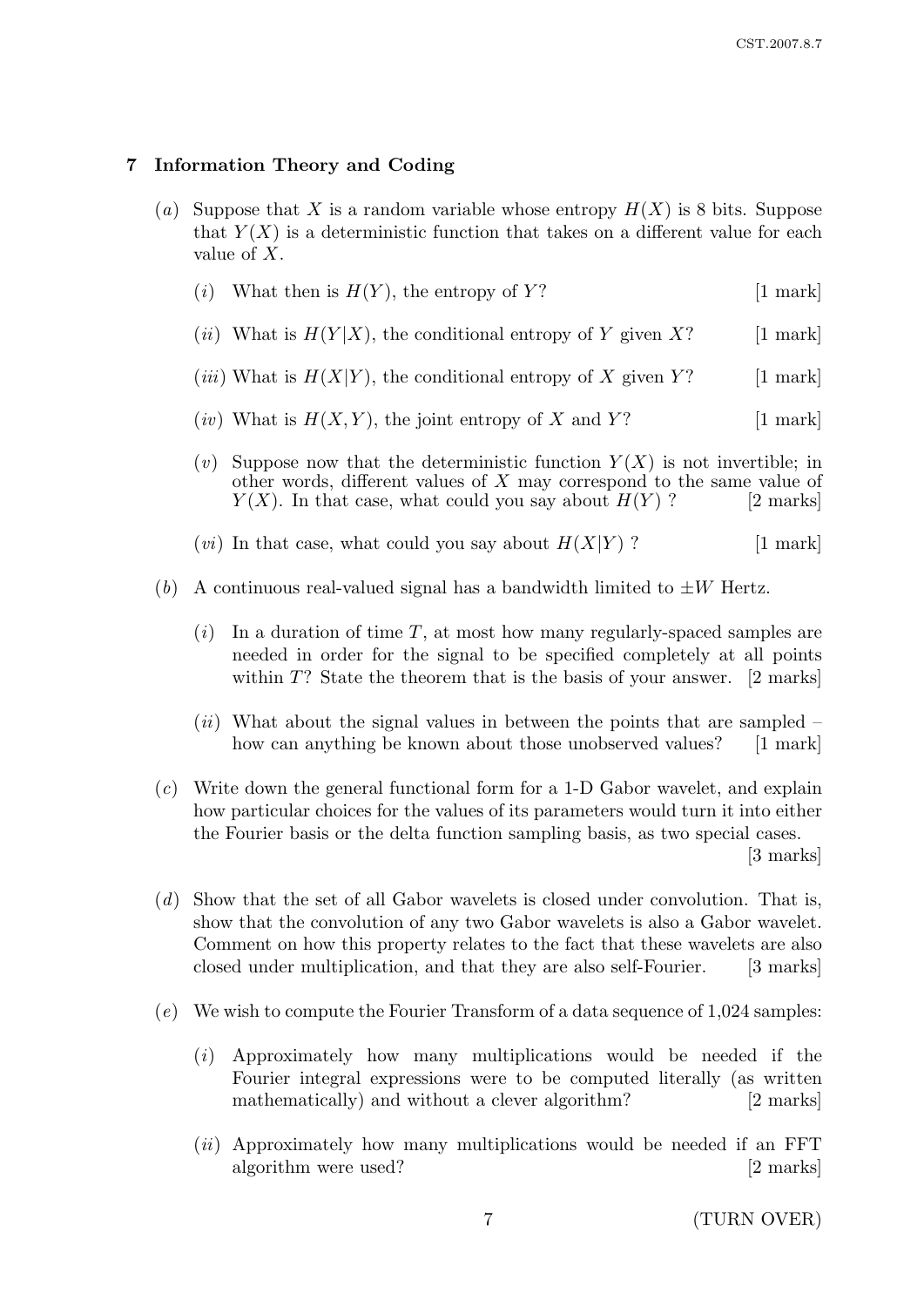### 8 Optimising Compilers

- (a) Summarise the core ideas of Common Sub-Expression Elimination (CSE) optimisation based on dataflow analysis. Your explanation should include dataflow equations (including auxiliary functions used) and sketches of how  $(i)$ to compute dataflow solutions and  $(ii)$  these solutions drive the transformation itself. [8 marks]
- (b) Consider P, the following SSA-form intermediate code, resulting from CSE (treat READ A as an atomic instruction writing a run-time-determined value to  $A$ :

```
1: READ A
2: READ B
   ...
6: Z := A + B7: C := Z8: D := Z
9: PRINT C+D
```
- (i) Instruction 6 was inserted by CSE. Leaving the other instructions alone, where else might it have been reasonably inserted? Indicate any conditions your answer places on the unspecified instructions 3 to 5, recalling that  $P$  is in SSA form. [3 marks]
- (ii) Registers are often in short supply. One heuristic for positioning instruction 6 is to minimise the sum of the lengths (in lines) of all live ranges of program variables (here A, B, C, D, Z). Calculate the values of this heuristic for the given program, and also for program Q obtained by following  $P$  with 10: PRINT A-B. (For this purpose, it is sufficient to assume instructions 3 to 5 are simple "no-operations" reading and writing no variables.) [4 marks]
- (iii) Now calculate the minimal values of this heuristic based on swapping instruction 6 with one of instructions 3 to 5 for the two programs. Hence, or otherwise, give a one-sentence refinement to your answer in part  $(a)$ . [5 marks]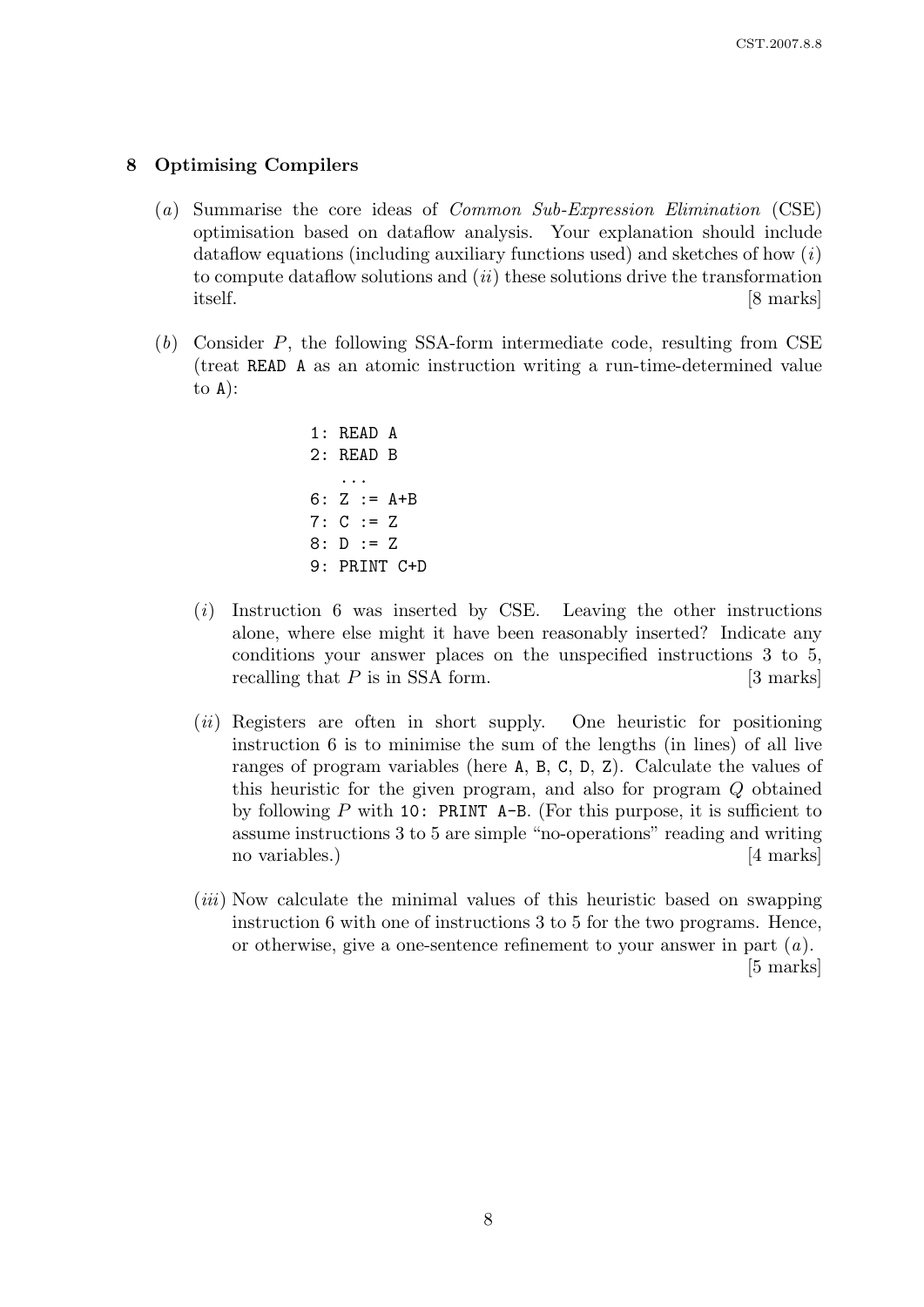### 9 Artificial Intelligence II

An agent can exist in a state  $s \in S$  and can move between states by performing actions, the outcome of which might be uncertain.

- (a) Explain what is meant by a *Utility Function* within this context. [2 marks]
- (b) Give a definition of Maximum Expected Utility and describe the way in which it can be used to decide which action to perform next. [3 marks]
- (c) What difficulties might you expect to have to overcome in practice in order to implement such a scheme? [3 marks]
- $(d)$  Explain why it makes sense to use a utility function in the design of an agent, even though it can be argued that real agents (such as humans) appear not to do this, but rather to act on the basis of *preferences*. [4 marks]
- (e) As well as actions allowing an agent to move between states, an agent might be capable of performing actions that allow it to discover more about its environment. Give a full derivation of the Value of Perfect Information, and explain how this idea can be used as the basis for an agent that can gather further information in a way that takes account of the potential cost of performing such actions. [8 marks]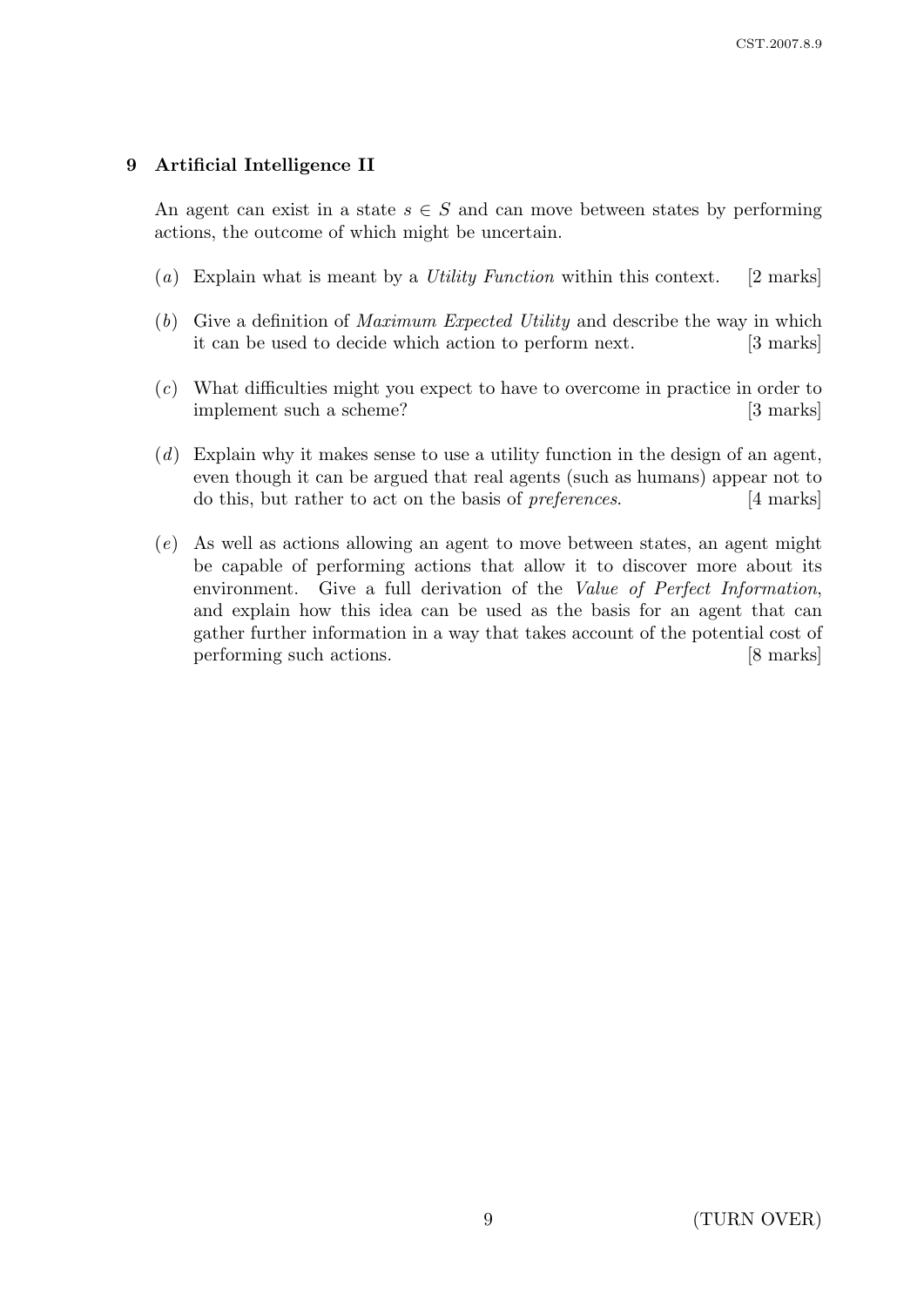#### 10 Digital Signal Processing

- (a) The DAUB4 wavelet transform involves a pair of 4-point FIR filters.
	- (i) Explain the properties that these filters are designed to have and provide a system of equations that defines the two impulse responses accordingly. [8 marks]
	- (*ii*) Explain briefly how this filter pair is used in the wavelet transform.

[4 marks]

- (b) Consider a digital radio designed to receive all signals in the frequency range 90–105 MHz. Its antenna amplifier includes a bandpass filter that eliminates any signals outside this frequency range. The filtered antenna signal is directly fed into an analogue-to-digital converter, such that all subsequent demodulation steps can be performed in software.
	- $(i)$  What is the lowest sampling frequency that can be used without risking loss of information due to aliasing? Explain briefly why. [5 marks]
	- (ii) If the resulting discrete sequence were turned into a continuous baseband signal through sinc interpolation, what relationship would there be between the spectra of the input and output signal? In particular, what would a 94 MHz sine-wave antenna signal be converted into? [3 marks]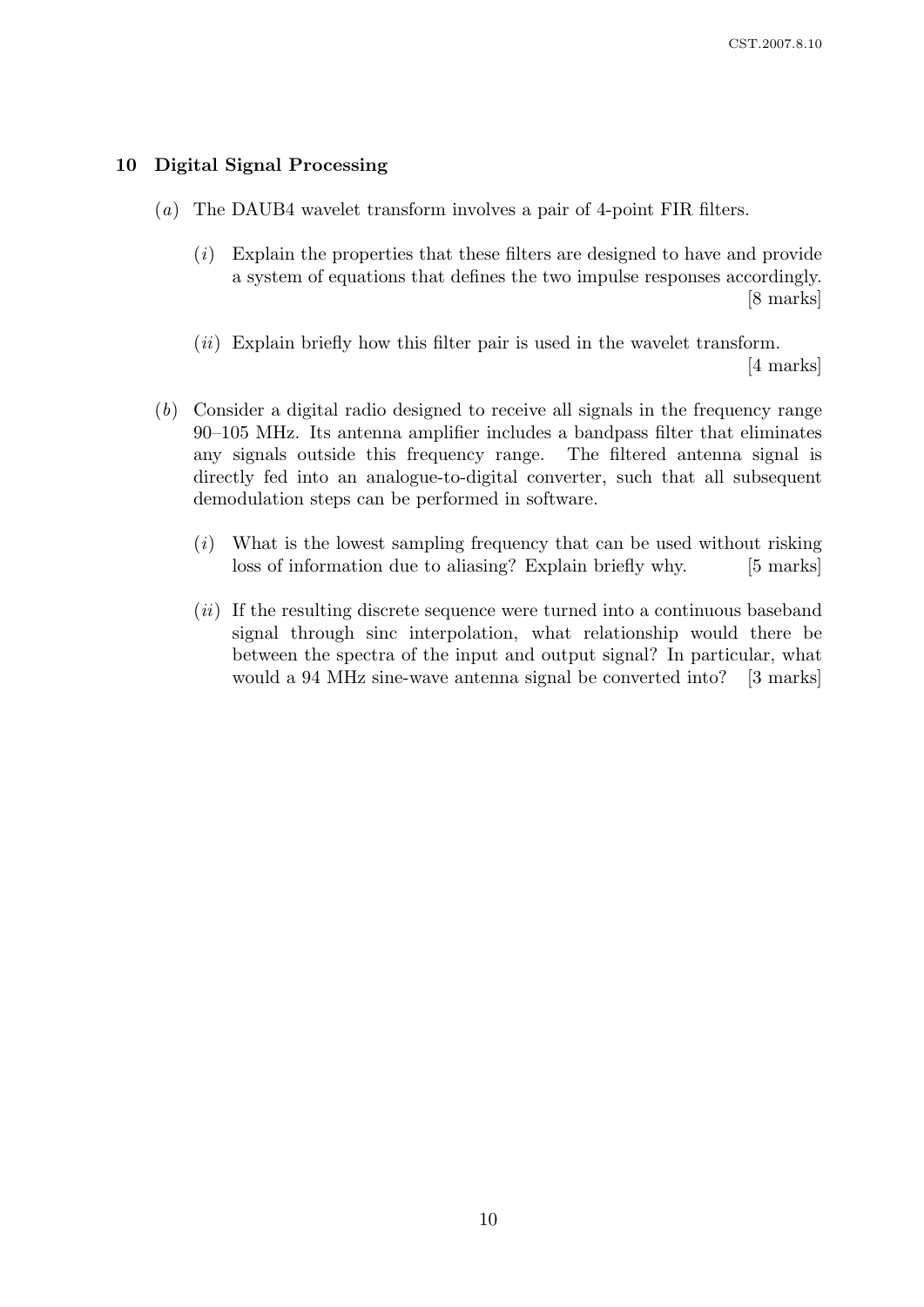### 11 Security

- (a) In cryptography, what do we mean when we describe a hash function as a "pseudorandom function"? [4 marks]
- (b) A hash function h is said to be collision resistant if it is hard to find  $m_1 \neq m_2$ such that  $h(m_1) = h(m_2)$  and preimage resistant if given a random y it is hard to find X such that  $h(X) = y$ .

Describe how hash functions can be used in the following applications, in each case indicating whether the function needs to be collision-resistant or preimage-resistant.

- $(i)$  digital certificates generated by a trustworthy CA for use in SSL/TLS; [4 marks]
- $(ii)$  the exchange of electronically-signed contracts by companies; [4 marks]
- $(iii)$  computing fingerprints on "known good" files by anti-virus software; [4 marks]
- $(iv)$  hash chains of digital coins for use in an electronic cash system. [4 marks]

#### 12 Quantum Computing

- (a) Give a schematic circuit diagram for Grover's algorithm. [4 marks]
- (b) Suppose we apply Grover's algorithm to a four-qubit register in which exactly one of the states is marked.
	- $(i)$  Writing O for the oracle matrix, write out the Grover iterate in matrix form. [4 marks]
	- (ii) What are the probabilities of measuring the marked state after applying the Grover iterate *once*, *twice* and *three* times? [3 marks each]
	- (*iii*) If you continue to increase the number of times the Grover iterate is applied, will the probability continue to increase? Justify your answer. [3 marks]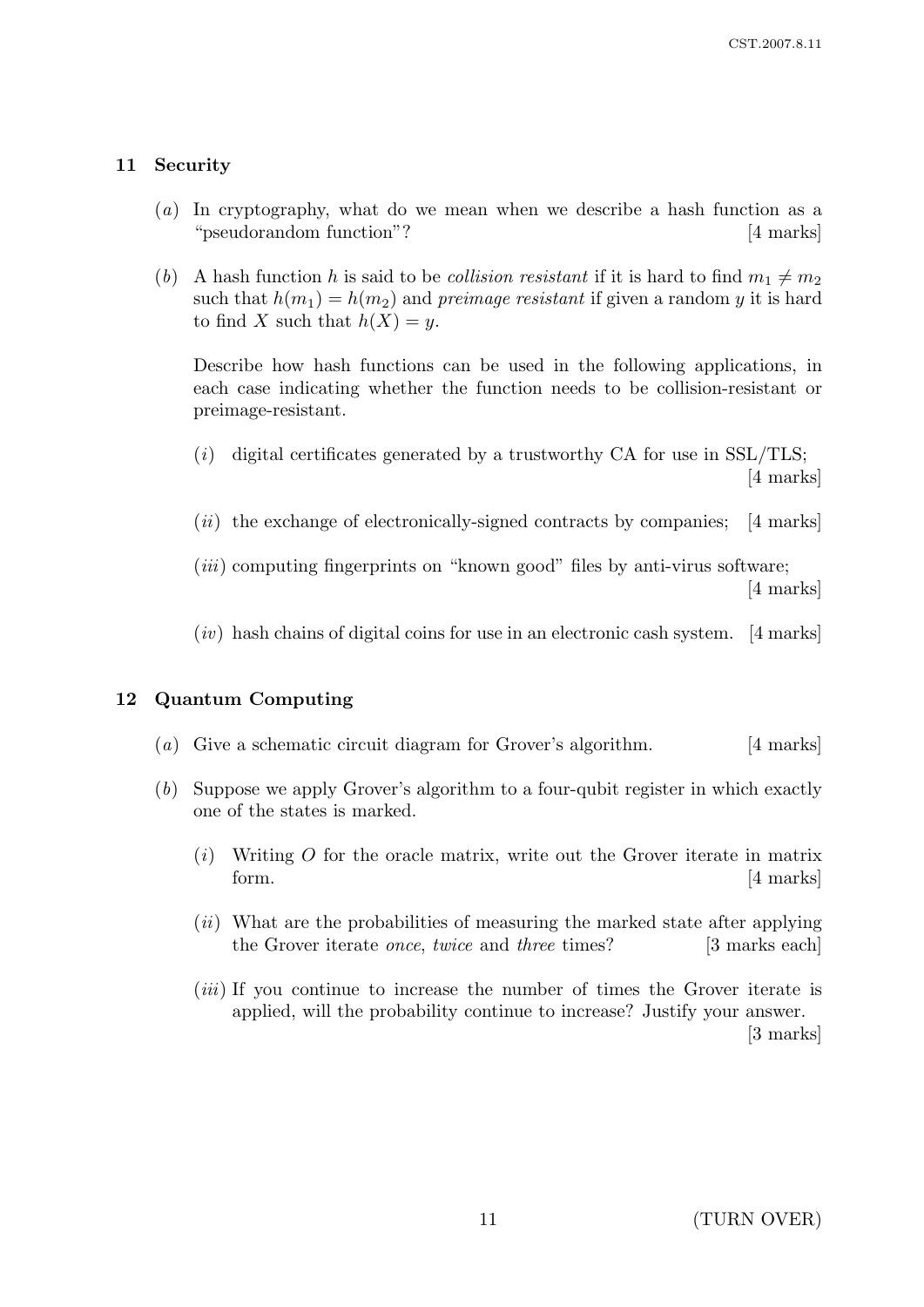## 13 Bioinformatics

- (a) Describe with one example the difference between Hamming and Edit distances. [2 marks]
- (b) Discuss the Smith–Waterman algorithm. What is the complexity and the relationship with the problem of finding the longest common subsequences? [5 marks]
- (c) Describe the Banded algorithm for local alignment and its complexity.

[5 marks]

(d) Describe the four Russian speedup algorithm. [8 marks]

### 14 Human–Computer Interaction

In designing a university-wide student information system for Cambridge, it is necessary to meet the usability requirements of various groups, including (amongst others):

- (i) staff working in college tutorial offices, and
- $(ii)$  people applying online for admission as graduate students.
- (a) In what respects would the usability requirements of these two groups be likely to differ? [2 marks each]
- (b) Which usability analysis methods would provide most insight into typical usage scenarios for each of these two groups? For each method, explain the reason why it would be appropriate, and also the analysis procedures that should be followed. [5 marks each]
- (c) Drawing on either heuristic evaluation, cognitive dimensions of notations, or relevant components of both, suggest three specific interaction features that might address the needs of these different users. [6 marks]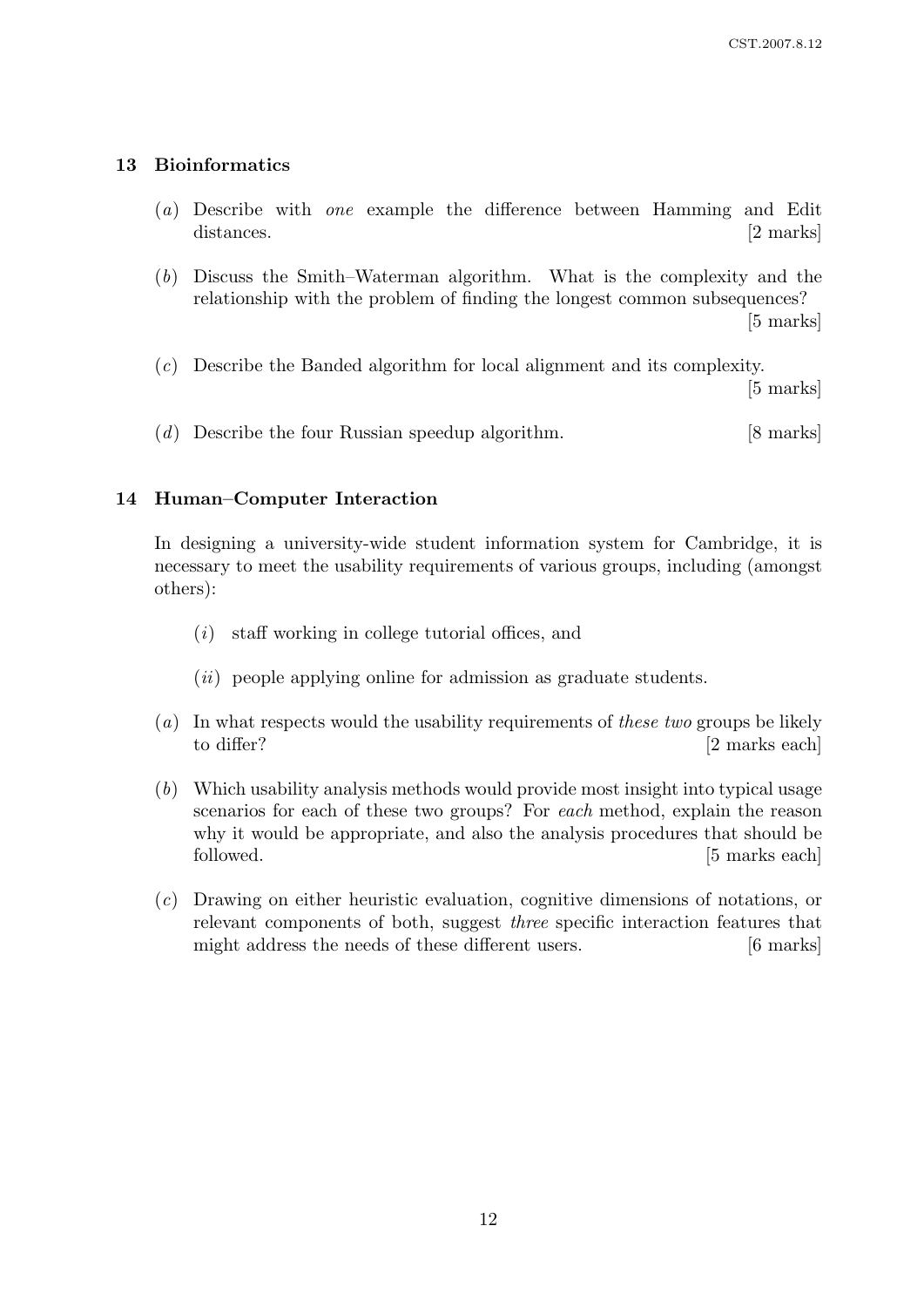#### 15 Denotational Semantics

- (a) Suppose that  $(D, \subseteq_D)$  and  $(E, \subseteq_E)$  are cpos.
	- (i) What properties does a function  $f: D \to E$  need to satisfy in order to be continuous? [2 marks]
	- (ii) Assume also that  $(C, \subseteq_C)$  is a cpo and that  $g: C \times D \to E$  is a continuous function. Let  $g^*: C \to (D \to E)$  be defined by  $g^*(c) = \lambda d \in D$ .  $g(c, d)$ . Prove that  $g^*$  is continuous. You may refer to general facts about least upper bounds in product and function cpos provided that you state them clearly.  $[6 \text{ marks}]$
- (b) Let  $2 = (\{\perp, \top\}, \perp \sqsubseteq \top)$  be the unique domain with two elements.
	- $(i)$  Draw a diagram which represents the elements of the function domain  $2 \rightarrow 2$  and shows their ordering; [1 mark]
	- (ii) Any set X can be considered as a flat domain  $X_{\perp}$  by adding a bottom element. Show that the strict continuous functions  $X_{\perp} \rightarrow 2$  are in 1-1 correspondence with the subsets of  $X$ . [2 marks]
- (c) Define what is meant by an admissible subset of a domain  $D$ . [2 marks]
- (d) State the principle of Scott induction and prove its validity. [4 marks]
- (e) Suppose that D is a domain and  $f: D \times D \to D$  is a continuous function satisfying the property  $\forall d, e \in D$ .  $f(d, e) = f(e, d)$ . Let  $g: D \times D \to D \times D$  be defined by  $g(d_1, d_2) = (f(d_1, f(d_1, d_2)), f(f(d_1, d_2), d_2))$ . Let  $(u_1, u_2) = f(x(g))$ . Show that  $u_1 = u_2$  using Scott induction. [3 marks]